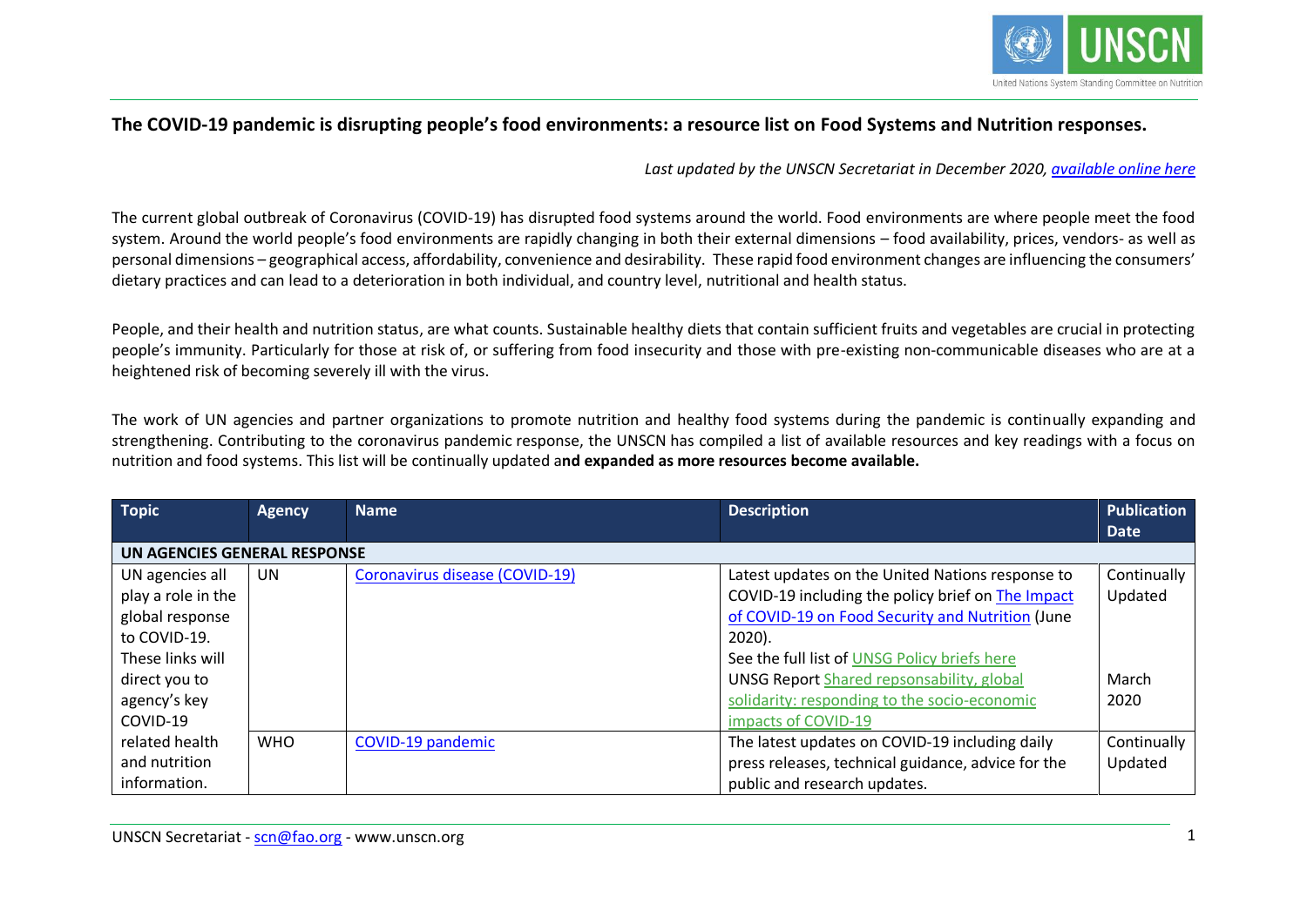

| <b>UNICEF</b> | COVID-19 - what you need to know about the<br>virus to protect you and your family | Latest news and fact based information on COVID-<br>19. Including advice for parents, teens, teachers<br>and employees.<br>Latest updates on Nutrition related programming,<br>technical advise and information birefs can be                                                                                                                                    | Continually<br>Updated |
|---------------|------------------------------------------------------------------------------------|------------------------------------------------------------------------------------------------------------------------------------------------------------------------------------------------------------------------------------------------------------------------------------------------------------------------------------------------------------------|------------------------|
| <b>WFP</b>    | <b>Emergency Response and Situation Reports</b>                                    | found in 'Nutrition-COVID-19'.<br>Maternal and Child Nutrition: UNICEF Programming<br>Priorities to Respond to the Socio-Economic<br>Impacts of the COVID-19 Pandemic<br>Latest updates on WFP's response to COVID-19, key                                                                                                                                       | Continually            |
|               |                                                                                    | links and situation reports                                                                                                                                                                                                                                                                                                                                      | Updated                |
| <b>FAO</b>    | <b>COVID-19 Outbreak</b>                                                           | An overview of FAO's action in regard to the<br>outbreak, highlights of the OneHealth approach,<br>key messages, questions and answers.                                                                                                                                                                                                                          | Continually<br>Updated |
|               |                                                                                    | FAO's component of the Global COVID-19<br>Humanitarian Response Plan to address the impact<br>of COVID-19 in food crises can be downloaded here.                                                                                                                                                                                                                 | April 2020             |
| <b>OCHA</b>   | Global humanitarian response plan COVID-19                                         | Prepared by members of the Inter-Agency Standing<br>Committee (IASC), including UN, other international<br>organizations and NGOs with a humanitarian<br>mandate, to analyse and respond to the direct<br>public health and indirect immediate humanitarian<br>consequences of the pandemic, particularly on<br>people in countries already facing other crises. | 25 March               |
| <b>UNDP</b>   | <b>COVID-19 Pandemic</b>                                                           | Drawing on the experience with other outbreaks<br>such as Ebola, HIV, SARS, TB and malaria, as well as<br>their long history of working with the private and<br>public sector, UNDP will help countries to urgently<br>and effectively respond to COVID-19 as part of its                                                                                        |                        |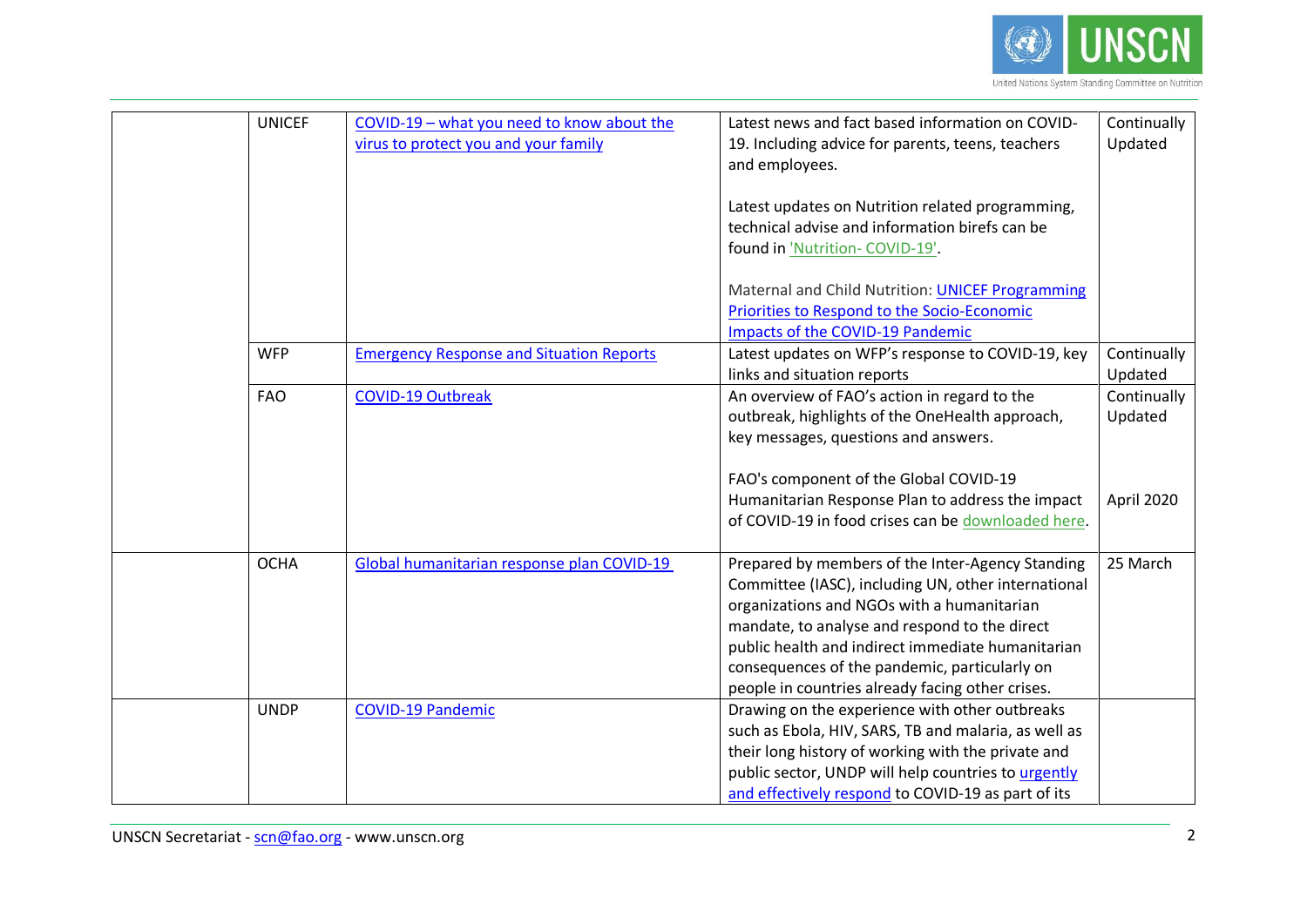

|                           |                    |                                                     | mission to eradicate poverty, reduce inequalities<br>and build resilience to crises and shocks. |           |
|---------------------------|--------------------|-----------------------------------------------------|-------------------------------------------------------------------------------------------------|-----------|
|                           | <b>UNEP</b>        | <b>UNEP Statement on COVID-19</b>                   |                                                                                                 |           |
|                           | <b>UNOPS</b>       | Dedicated COVID-19 page                             |                                                                                                 |           |
|                           | <b>IFAD</b>        | Dedicated COVID-19 page                             |                                                                                                 |           |
|                           | <b>UN</b>          | <b>UN Network on Migration COVID-19 page</b>        |                                                                                                 |           |
|                           | Network            |                                                     |                                                                                                 |           |
|                           | on.                |                                                     |                                                                                                 |           |
|                           | Migration          |                                                     |                                                                                                 |           |
|                           | <b>UNRWA</b>       | <b>UNRWA Responds to COVID19</b>                    |                                                                                                 |           |
|                           | FAO, IFAD,         | Joint Statement on COVID-19 Impacts on Food         | on the occassion of the Extraordinary G20                                                       | 21 April  |
|                           | WFP and            | Security and Nutrition,                             | <b>Agricultual Ministers Meeting</b>                                                            |           |
|                           | the World          |                                                     |                                                                                                 |           |
|                           | <b>Bank</b>        |                                                     |                                                                                                 |           |
|                           | <b>UNIATF</b>      | Strengthened Action on Nutrition in the COVID-19    |                                                                                                 | November  |
|                           | <b>Nutrition</b>   | Response (31 July) A joint advocacy piece for       |                                                                                                 | 2020      |
|                           | Thematic           | putting healthy, afordable and sustainable diets at |                                                                                                 |           |
|                           | Working            | the heart of the COVID-19 response, supported by    |                                                                                                 |           |
|                           | Group              | the session session on 'Nourishing the Post COVID-  |                                                                                                 |           |
|                           |                    | 19 World' on Nov 13th.                              |                                                                                                 |           |
| <b>IMPACT ASSESSMENTS</b> |                    |                                                     |                                                                                                 |           |
|                           | Global             | 2020 Global Report on Food Crises update: In        |                                                                                                 | Oct 9th   |
|                           | Network            | times of COVID-19. A joint update on how COVID-     |                                                                                                 |           |
|                           | Against            | 19 is contributing to the perpetuation or           |                                                                                                 |           |
|                           | <b>Food Crises</b> | deterioration of the main drivers of acute hunger.  |                                                                                                 |           |
|                           | and FSIN           |                                                     |                                                                                                 |           |
|                           |                    |                                                     |                                                                                                 |           |
|                           | Standing           | estimates on the impact of COVID-19 on childhood    |                                                                                                 | July 27th |
|                           | Together           | malnutrition and nutrition-related mortality,       |                                                                                                 |           |
|                           | for                | and recommendations for action.                     |                                                                                                 |           |
|                           |                    |                                                     |                                                                                                 |           |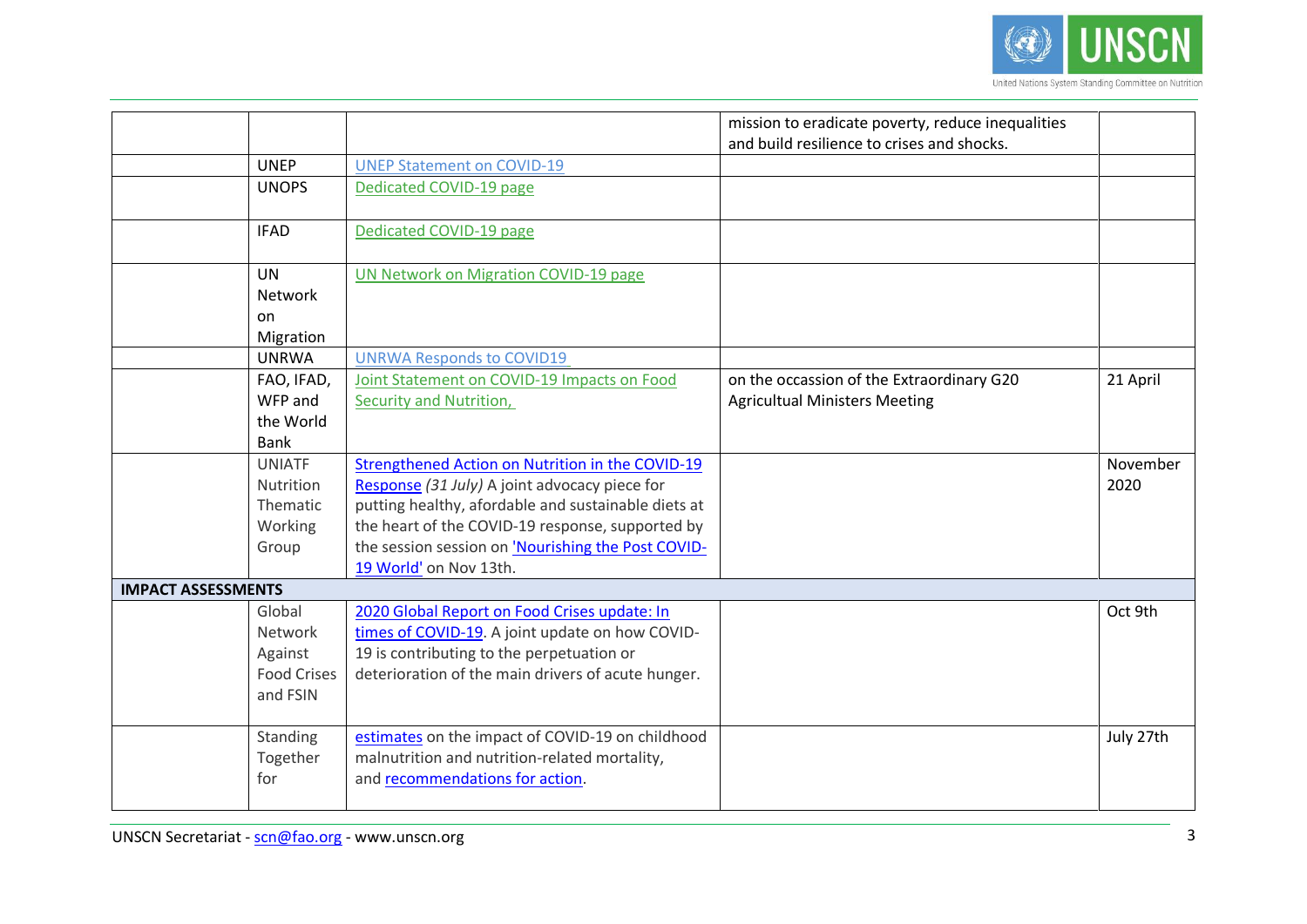

|                      | <b>Nutrition</b><br>Consortium |                                                                                                                                                                                                                 |                                                                                                                                                                                                               |                                                                |
|----------------------|--------------------------------|-----------------------------------------------------------------------------------------------------------------------------------------------------------------------------------------------------------------|---------------------------------------------------------------------------------------------------------------------------------------------------------------------------------------------------------------|----------------------------------------------------------------|
|                      | SOFI                           | The State of Food Security and Nutrition in the<br>World Report 2020 - Transforming food systems<br>for affordable healthy diets. Box 3 details how the<br>COVID-19 pandemic may affect hunger in the<br>world. |                                                                                                                                                                                                               | <b>July 2020</b>                                               |
|                      | <b>GNR</b>                     | <b>Global Nutrition Report:</b><br>- Nutrition and COVID-19: Malnutrition is a<br>threat-multiplier (May 21st)                                                                                                  |                                                                                                                                                                                                               | May 31st                                                       |
| <b>FOOD SYSTEMS</b>  |                                |                                                                                                                                                                                                                 |                                                                                                                                                                                                               |                                                                |
| Food<br>Environments | <b>UNSCN</b>                   | Food Environments in the COVID-19 Pandemic<br>Food Environments: The evolving impact on how<br>people meet the food system                                                                                      | Impacts and positive policy actions to deliver<br>sustainable healthy diets for all. Including options<br>for governments to adapt and mitigate impacts on<br>food environemts, and current nutrition advice. | Updated<br>March<br>30 <sub>th</sub><br>continually<br>updated |
| Food Supply          | <b>FAO</b>                     | Addressing the impacts of COVID-19 in food crises                                                                                                                                                               | Humanitarian Liaison Working Group response plan                                                                                                                                                              | 4 May                                                          |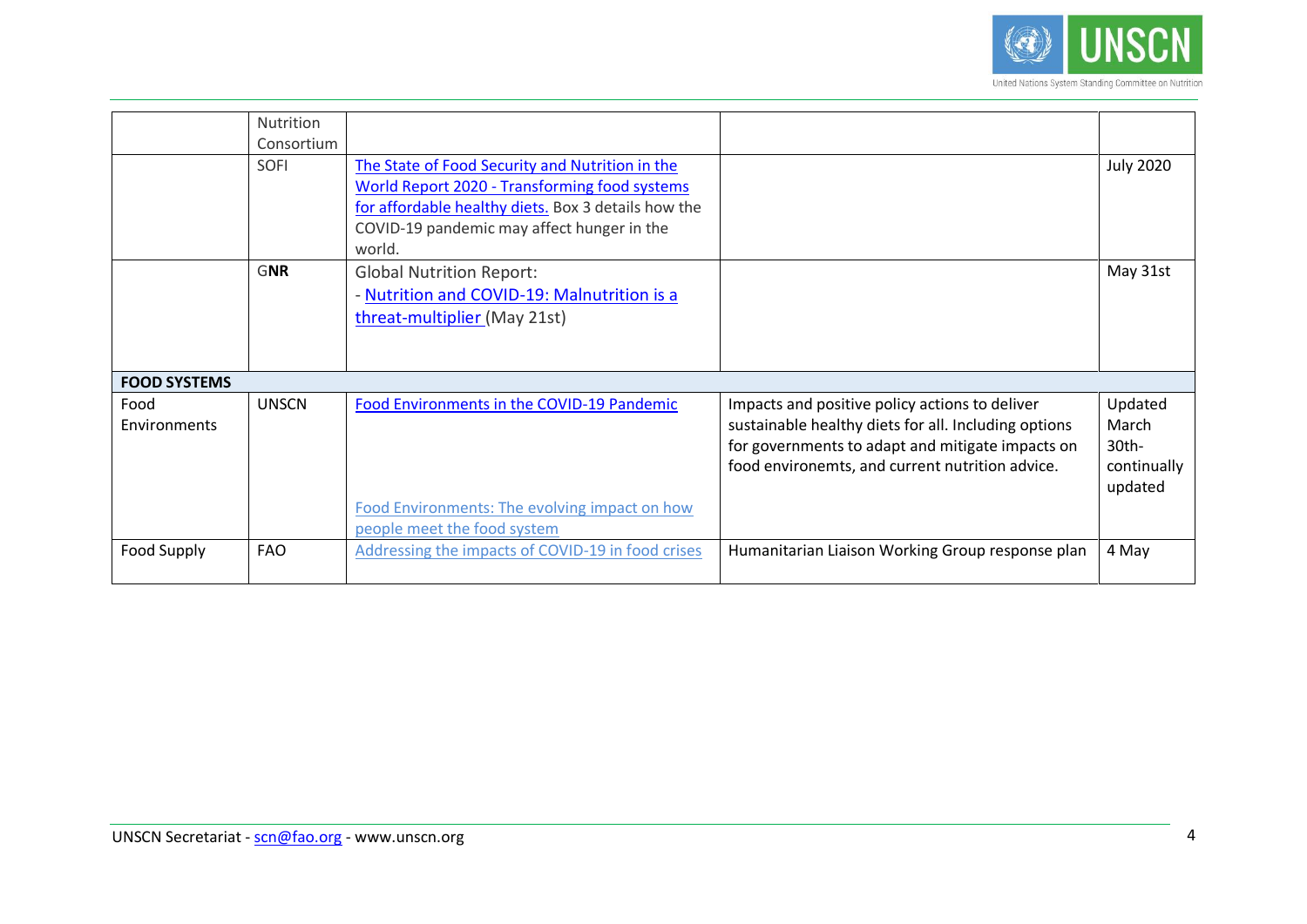

| Presentations                                         | - Coronavirus Food Supply Chain Under Strain What                     | 24 March              |
|-------------------------------------------------------|-----------------------------------------------------------------------|-----------------------|
|                                                       | to do?                                                                |                       |
|                                                       | A comprehensive presentation of what we know                          |                       |
|                                                       | now on the food supply and demand side and                            |                       |
|                                                       | options on what to do within social protection                        |                       |
|                                                       | programs                                                              |                       |
|                                                       |                                                                       |                       |
|                                                       | Video: Food Supply Chains Under Strain, what to                       | 26 March              |
|                                                       | do?                                                                   |                       |
|                                                       |                                                                       |                       |
|                                                       | COVID-19 and the risk to food supply chains: How<br>to respond?       | 2 <sup>nd</sup> April |
|                                                       |                                                                       |                       |
| Tools                                                 | Keeping food and agricultural systems alive -                         | Continually           |
|                                                       | Analyses and solutions in a period of crises - COVID-<br>19 Pandemic  | Updated               |
|                                                       |                                                                       |                       |
|                                                       | <b>Urgent Policy Measures: Food and Agriculture</b>                   |                       |
|                                                       | Policy Decision Analysis (FAPDA) - a database of the                  |                       |
|                                                       | latest urgent food system policy decisions in                         |                       |
|                                                       | response to COVID-19(continually updated)                             |                       |
|                                                       |                                                                       |                       |
|                                                       | Food Policy Warnings: Food Price Monitoring and                       |                       |
|                                                       | <b>Analysis (continually updated)</b>                                 |                       |
| <b>Policy Briefs</b>                                  | COVID-19 and the role of local food<br>$\bullet$                      |                       |
| See a full list of FAO's COVID-19 Policy Briefs here. | production in building more resilient local<br>food systems (18 Sept) |                       |
|                                                       |                                                                       |                       |
|                                                       | COVID-19 and smallholder producers access<br>$\bullet$                |                       |
|                                                       | to markets (15 April);                                                |                       |
|                                                       | How is COVID-19 affecting the fisheries and<br>$\bullet$              |                       |
|                                                       | aquaculture food systems (10 April);                                  |                       |
|                                                       | Food Safety in the time of COVID-19 (14<br>$\bullet$                  |                       |
|                                                       | April);                                                               |                       |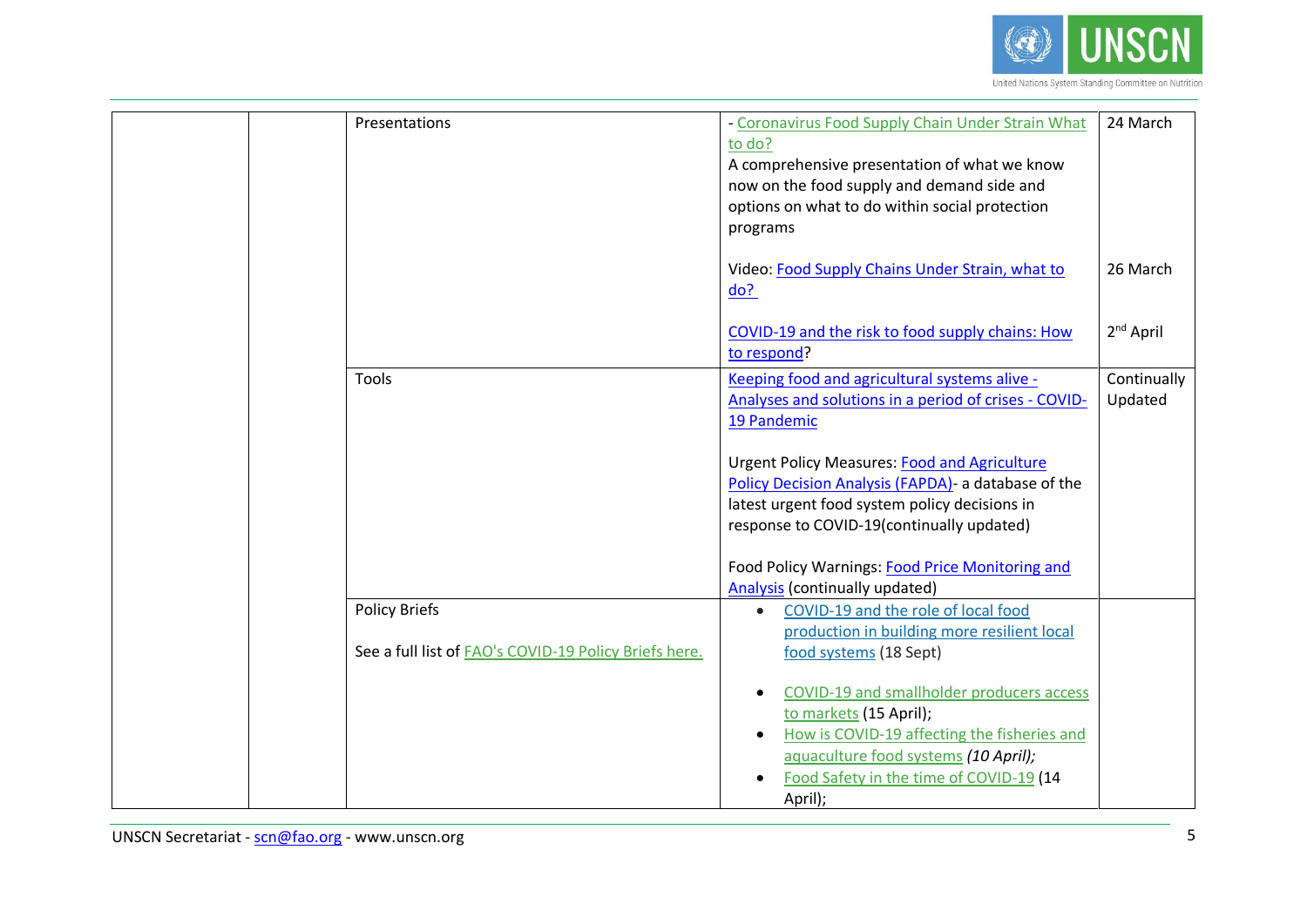

| <b>Food Systems</b> | <b>WFP</b>                         | Policy Brief: Why does Food Security and<br>$\bullet$<br><b>Nutrition Matter in Social Protection</b><br>responses to Systemic Shocks in the<br>Southern African Region? (Oct 6th)<br><b>Good nutrition for vulnerable urban</b><br>populations in the context of COVID-19:<br><b>WFP Interim Guidance: WFP Interim</b><br>Guidance for analysis and actions across<br>the health, food and social protection<br>systems in urban areas and programme<br>adaptations in the context of COVID-<br>19.(July 2020)<br>Economic and food security implications<br>of the COVID-19 outbreak (24 March) | COVID-19 and the risk to food supply<br>$\bullet$<br>chains: How to respond? (2 April);<br>Responding to the impact of the COVID-19<br>outbreak on food value chains through<br>efficient logistics (7 April);<br>Channels of transmission to food and<br>agriculture (9 April)<br>Urban food systems and COVID-19: The role<br>of cities and local governments in<br>responding to the emergency (9 April)<br>Mitigating risks to food systems during<br>COVID-19: Reducing food loss and waste | Oct 2020                            |
|---------------------|------------------------------------|---------------------------------------------------------------------------------------------------------------------------------------------------------------------------------------------------------------------------------------------------------------------------------------------------------------------------------------------------------------------------------------------------------------------------------------------------------------------------------------------------------------------------------------------------------------------------------------------------|--------------------------------------------------------------------------------------------------------------------------------------------------------------------------------------------------------------------------------------------------------------------------------------------------------------------------------------------------------------------------------------------------------------------------------------------------------------------------------------------------|-------------------------------------|
|                     |                                    |                                                                                                                                                                                                                                                                                                                                                                                                                                                                                                                                                                                                   |                                                                                                                                                                                                                                                                                                                                                                                                                                                                                                  |                                     |
| Food Systems        | CFS/High<br>Level Panel<br>Experts | Interim Issues Paper on the Impact of COVID-19 on<br>Food Security and Nutrition (FSN) by HLPE<br>Ŧ<br><b>CFS Chair Statement on COVID-19</b>                                                                                                                                                                                                                                                                                                                                                                                                                                                     | Discussing the impact of the COVID-19 on global<br>food systems, key messages and recommendations<br>for all stakeholders in mitigating the impact.                                                                                                                                                                                                                                                                                                                                              | 24 March-<br>continually<br>updated |
| <b>Food Systems</b> | <b>CGIAR</b>                       | <b>CGIAR's Response to COVID-19</b>                                                                                                                                                                                                                                                                                                                                                                                                                                                                                                                                                               | CGIAR, as the world's largest public research<br>network on food systems, provides evidence based                                                                                                                                                                                                                                                                                                                                                                                                | Continually<br>Updated              |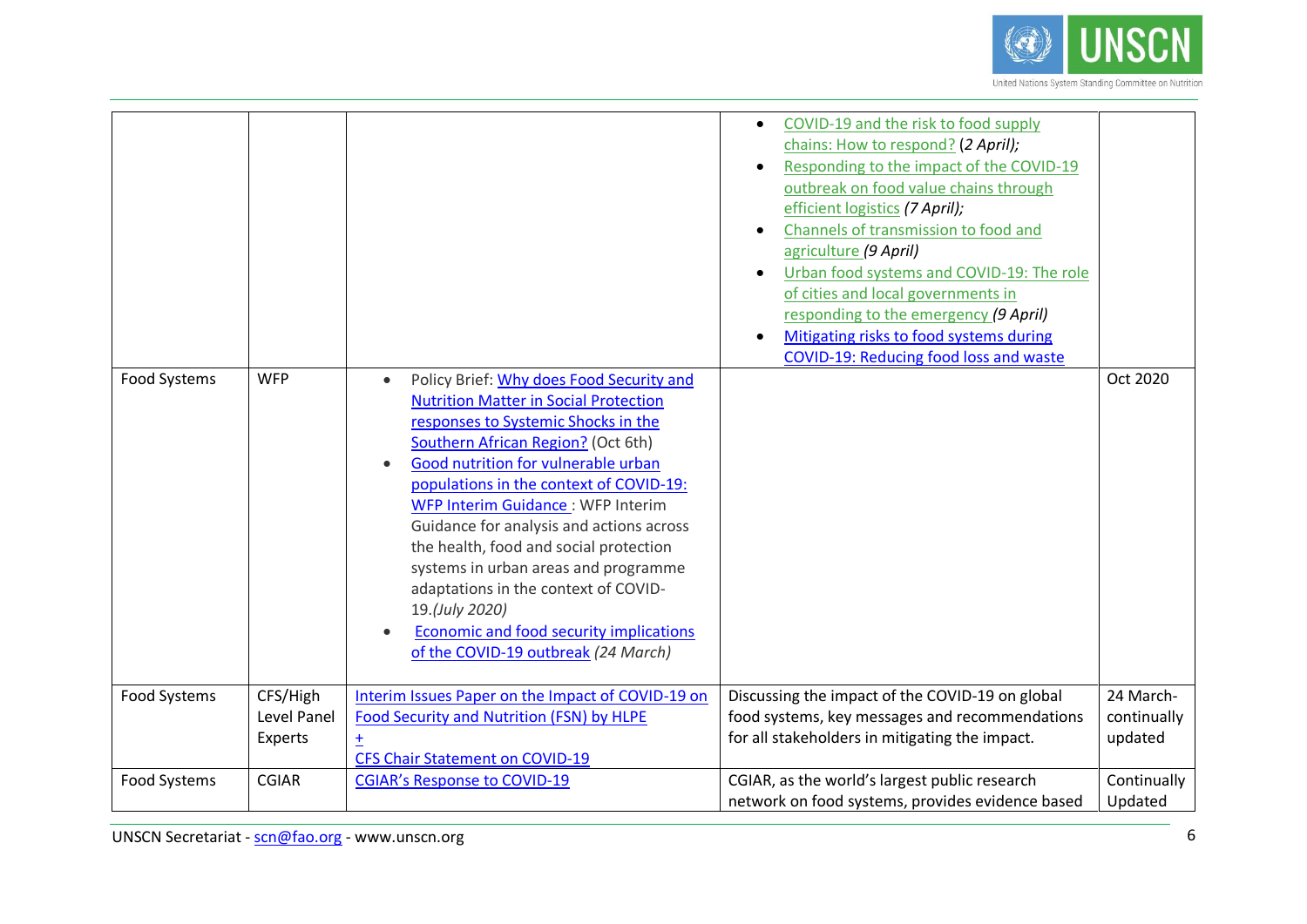

|                      |                                       |                                                                                                                                                                                        | advice and recommendations to help address<br>threats to food and nutrition security from the<br>COVID-19 pandemic                                                                                                                                                                                                                                                          |                        |
|----------------------|---------------------------------------|----------------------------------------------------------------------------------------------------------------------------------------------------------------------------------------|-----------------------------------------------------------------------------------------------------------------------------------------------------------------------------------------------------------------------------------------------------------------------------------------------------------------------------------------------------------------------------|------------------------|
| <b>Food Security</b> | Global<br>Food<br>Security<br>Cluster | Coronavirus, impact on well-being, health, food<br>access and food security                                                                                                            | An overview of the pandemic (including a timeline<br>of its spread) and its impact on global food security                                                                                                                                                                                                                                                                  | 25 March               |
| <b>Food Security</b> | <b>WFP VAM</b>                        | Economic and food security implications of the<br><b>COVID-19 outbreak</b>                                                                                                             | A discussion paper on the impact of the COVID-19<br>on food and agricultural sectors and<br>recommendations to governments to prevent a<br>food security crisis.                                                                                                                                                                                                            | 24 March               |
| Food Safety          | <b>WHO</b>                            | WHO recommendations to reduce risk of<br>transmission of emerging pathogens from animals<br>to humans in live animal markets<br>WHO Guidance for schools, workplaces &<br>institutions | Linked to the probably cause of COVID-19 WHO has<br>released recommendations for people visiting and<br>working in live animal/animal product markets.<br>Guidance document is intended for food businesses<br>to assist them with measures that can contribute to<br>keep the COVID-19 virus out of food premises and<br>protect their workforce from getting the disease. | 26 March<br>8 April    |
|                      | WTO and<br><b>WB</b>                  | Both the World Trade Organisation and the World<br><b>Bank</b> have made repositories of resources relating<br>to trade in the time of COVID-19.                                       |                                                                                                                                                                                                                                                                                                                                                                             |                        |
|                      |                                       | PREGNANCY, BREASTFEEDING, INFANT/YOUNG CHILD FEEDING                                                                                                                                   |                                                                                                                                                                                                                                                                                                                                                                             |                        |
| <b>Breastfeeding</b> | <b>WHO</b>                            | <b>Breastfeeding and COVID-19</b><br>Breastfeeding and COVID-19 For health care                                                                                                        | Scientific briefing on whether breast feeding can<br>transmit COVID-19.<br>Outlining the latest information and                                                                                                                                                                                                                                                             | 23 June<br>28 April    |
|                      |                                       | workers                                                                                                                                                                                | recommendations, including a decision tree for<br>breastfeeding guidance                                                                                                                                                                                                                                                                                                    |                        |
|                      |                                       | Q&A on COVID-19, pregnancy, childbirth and<br>breastfeeding                                                                                                                            | FAQ on pregnancy, childbirth and breastfeeding<br>during the COVID-19 outbreak                                                                                                                                                                                                                                                                                              | Continually<br>Updated |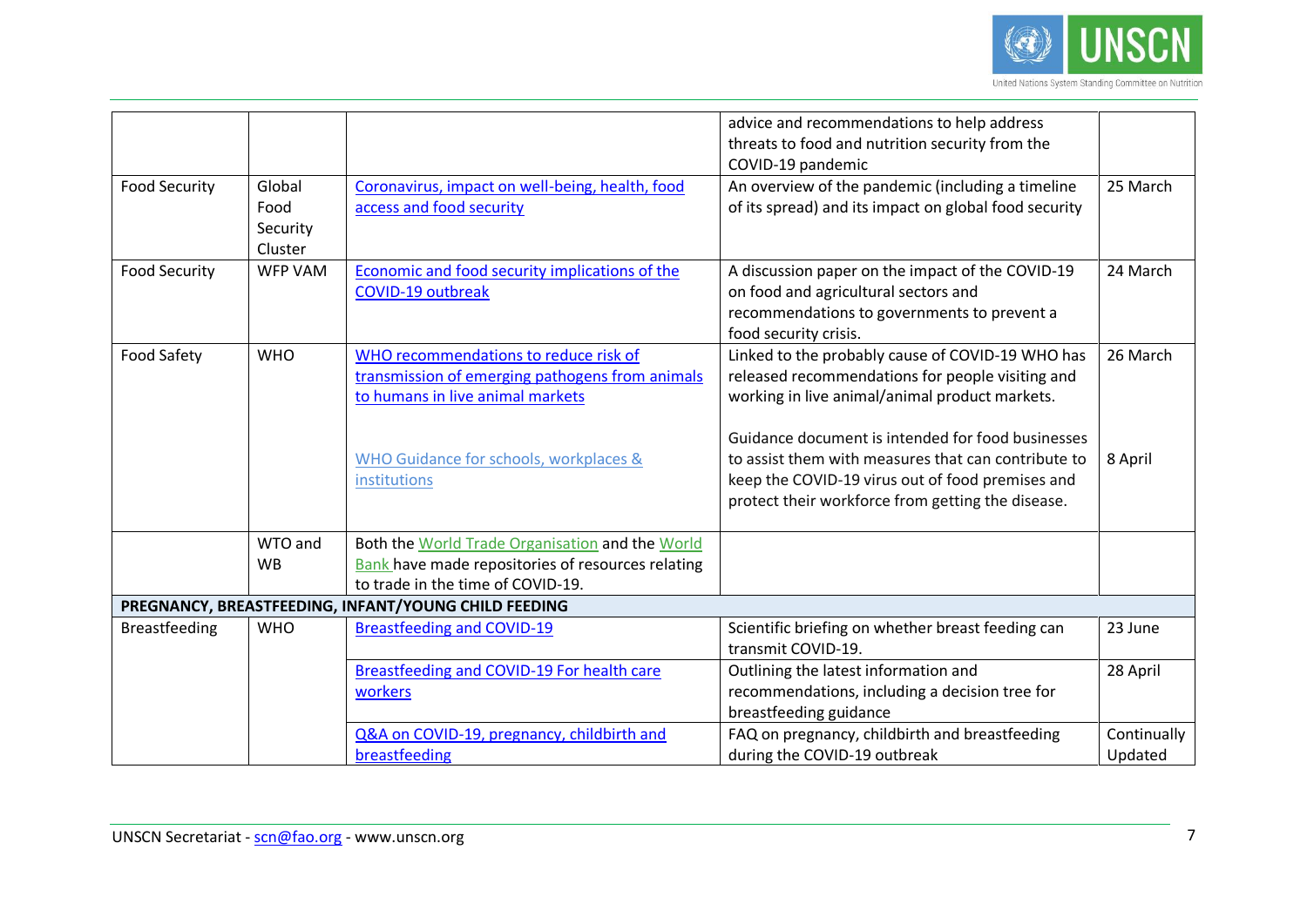

|               |               | Information Flyer: Breastfeeding with COVID-          |                                                      |            |
|---------------|---------------|-------------------------------------------------------|------------------------------------------------------|------------|
|               |               | 19, Strategies for mothers who are too unwell to      |                                                      |            |
|               |               | breastfeed                                            |                                                      |            |
|               | <b>UNICEF</b> | Breastfeeding safely during the COVID-19              |                                                      | 28 May     |
|               |               | pandemic                                              |                                                      |            |
| Breastfeeding | WHO-          | <b>Breastfeeding Advice During the COVID-19</b>       | An information flying containing advice for          | March      |
|               | <b>EMRO</b>   | <b>Outbreak</b>                                       | breastfeeding mothers and health facilities/ staff.  |            |
| Pregnancy     | <b>WFP</b>    | <b>COVID-19 and Pregnancy</b>                         | A summary of the latest updates on the               | 18th       |
|               |               |                                                       | transmission of COVID-19 during pregnancy and        | March      |
|               |               |                                                       | health impacts on the child                          |            |
| Breastfeeding |               | <b>COVID-19 and Breastfeeding</b>                     | Interim guidance for breastfeeding women who         | 18th       |
|               |               |                                                       | have confirmed or suspected COVID-19                 | March,     |
|               |               |                                                       | (currently the virus has not been detected in        | updated    |
|               |               |                                                       | breastmilk)                                          | weekly     |
|               |               |                                                       | Includes guidance on safe breastfeeding practice to  |            |
|               |               |                                                       | reduce the virus spread and guidance on IYCF         |            |
| Childhood     | WHO &         | Prevention, Early Detection and Treatment of          |                                                      | July 30th  |
| Wasting       | <b>UNICEF</b> | Wasting in Children 0-59 Months Through National      |                                                      |            |
|               |               | <b>Health Systems in the Context of COVID-19</b>      |                                                      |            |
|               |               |                                                       |                                                      |            |
| Childhood     | UNICEF,       | Management of Child Wasting in the Context of         | An information brief covering services and           | 27th       |
| Wasting       | GNC&          | COVID-19- Brief No.1                                  | programmes for the management of child wasting       | March with |
|               | <b>GTAM</b>   |                                                       | in the context of COVID-19, including key messages,  | updates    |
|               |               |                                                       | priority actions, inpatient and outpatient based     | every 10   |
|               |               |                                                       | recommendations and outstanding questions.           | days       |
|               |               |                                                       |                                                      |            |
| <b>IYCF</b>   |               | Infant and Young Child Feeding (IYCF) in the          | An information brief covering IYCF in the context of | 30th       |
|               |               | context of COVID-19                                   | COVID-19                                             | March      |
|               |               |                                                       |                                                      | Updated    |
|               |               |                                                       |                                                      | every 10   |
|               |               |                                                       |                                                      | days       |
| <b>IYCF</b>   | <b>USAID</b>  | <b>Infant and Young Child Feeding Recommendations</b> | A resource kit for counsellers that supports UNICEF  | 24 April   |
|               |               | When COVID-19 is Suspected or Confirmed               | and WHO recommendations                              |            |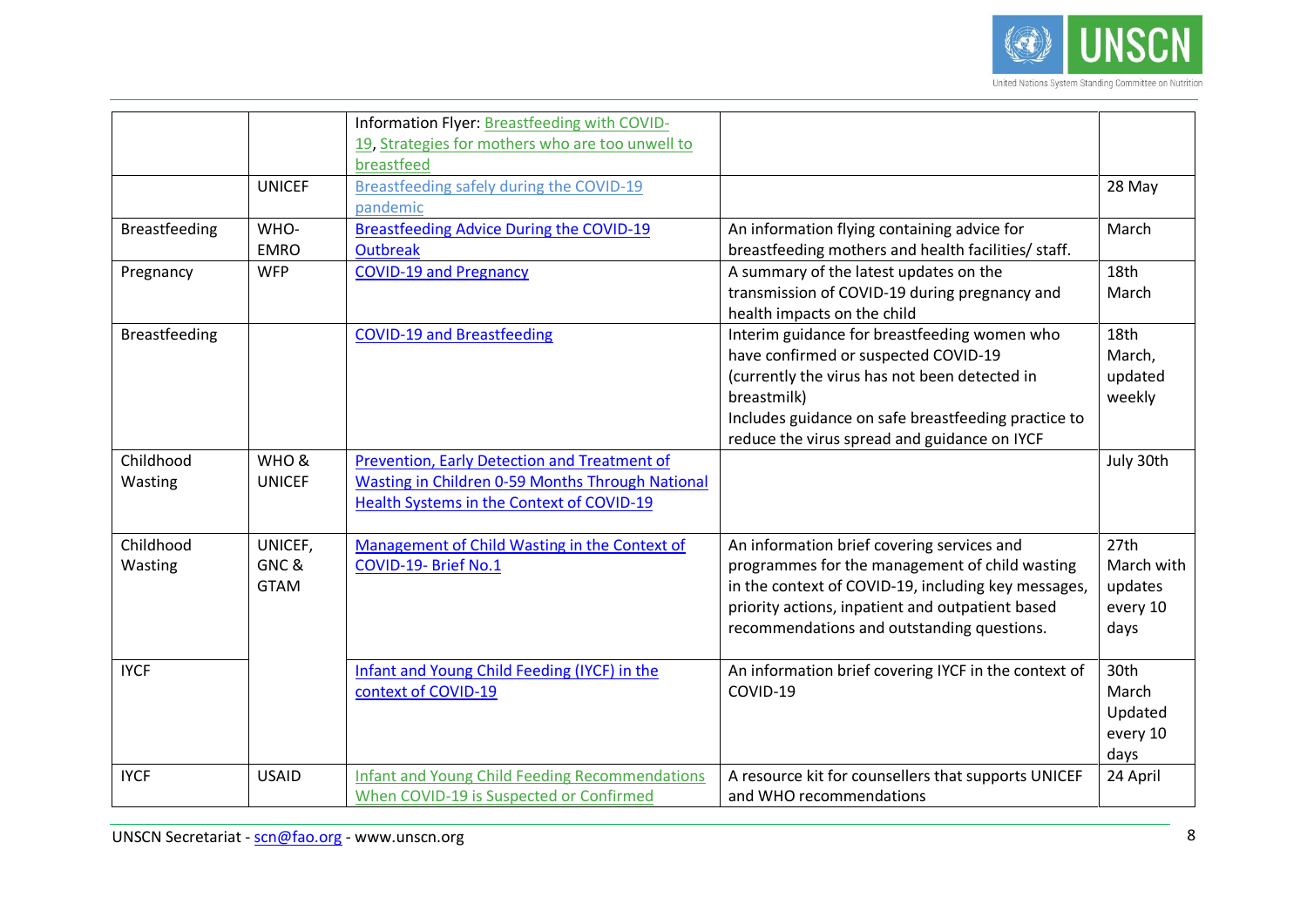

| Infant and Young<br><b>Child Feeding</b> | UNHCR,<br>UNICEF,<br>WFP &<br><b>WHO</b>             | Infant and Young Child Feeding (IYCF) in the<br>Context of the COVID-19 Pandemic: Eastern,<br><b>Central and Southern Africa</b> | A joint note that consolidates the current<br>recommendations on Infant and Young Child<br>Feeding in the context of the COVID-19 pandemic in<br>Eastern, Central and Southern Africa. This guidance<br>is not intended to replace national guidance, rather<br>to serve as a resource that is based on the latest<br>evidence. | 26 March               |
|------------------------------------------|------------------------------------------------------|----------------------------------------------------------------------------------------------------------------------------------|---------------------------------------------------------------------------------------------------------------------------------------------------------------------------------------------------------------------------------------------------------------------------------------------------------------------------------|------------------------|
| Vitamin A<br>Supplementation             | <b>GAVA</b>                                          | <b>Vitamin A Supplementation: Protecting Children's</b><br>Lives in the Context of COVID-19                                      | GAVA consensus statement aims to provide<br>guidance on vitamin A supplementation (VAS) for<br>preschool-aged children* through campaigns and<br>routine health and nutrition services during the<br>COVID-19 pandemic.                                                                                                         | 7 April                |
| <b>SCHOOL AGED CHILDREN</b>              |                                                      |                                                                                                                                  |                                                                                                                                                                                                                                                                                                                                 |                        |
| <b>School Nutrition</b>                  | UNESCO,<br>WFP,<br><b>UNICEF &amp;</b><br><b>WHO</b> | The importance of investing in the wellbeing<br>of children to avert the learning crisis                                         | A joint call for action by UNESCO, WFP, UNICEF &<br><b>WHO</b>                                                                                                                                                                                                                                                                  | Oct 2020               |
| <b>School Nutrition</b>                  | <b>UNICEF</b>                                        | COVID-19: Missing More Than a Classroom.<br>The impact of school closures on children's<br>nutrition                             | The paper presents the evidence on the potential<br>negative short-term and long-term effects of school<br>meal scheme disruption during Covid-19 globally.                                                                                                                                                                     | Jan 2021               |
| <b>School Nutrition</b>                  | WFP &<br><b>UNICEF</b>                               | Joint response to COVID-19                                                                                                       | Including publications on school food and<br>nutrition. Supporting children's nutrition during the<br>COVID-19 pandemic                                                                                                                                                                                                         | Continually<br>Updated |
| <b>School Meals</b>                      | WFP, FAO<br>& UNICEF                                 | Interim guidance note on "Mitigating the effects of<br>the COVID-19 pandemic on food and nutrition of<br>schoolchildren"         |                                                                                                                                                                                                                                                                                                                                 | Continually<br>Updated |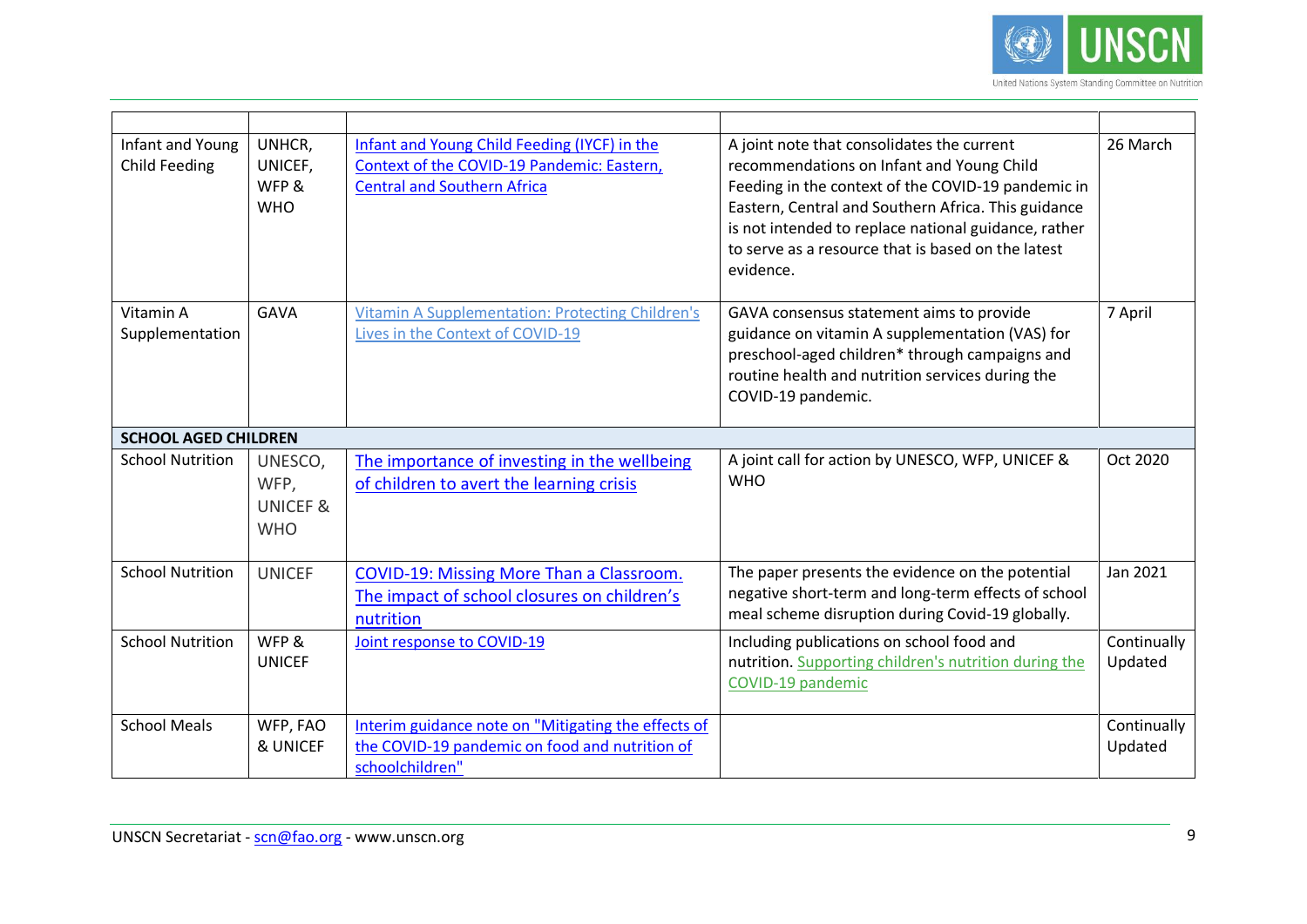

| <b>School Based</b><br>Action | UNICEF,<br>WHO &<br><b>IFRC</b> | Key Messages and Actions for COVID-19<br><b>Prevention and Control in Schools</b>                                                                                                                                                                                                                     | Including key messages for school<br>administrators/teachers and staff,<br>parents/caregivers and community members                                                                              | 27 March               |
|-------------------------------|---------------------------------|-------------------------------------------------------------------------------------------------------------------------------------------------------------------------------------------------------------------------------------------------------------------------------------------------------|--------------------------------------------------------------------------------------------------------------------------------------------------------------------------------------------------|------------------------|
| Monitoring                    | <b>WFP</b>                      | <b>Global Monitoring of School Meals during COVID-</b><br><b>19 School Closures</b>                                                                                                                                                                                                                   | A continually updated map showing the number of<br>children no longer receiving school meals                                                                                                     | Continually<br>Updated |
| <b>Mental Health</b>          | <b>WHO</b>                      | Helping children cope with stress during the 2019<br>COVID-19 outbreak                                                                                                                                                                                                                                | A short guide to helping children deal with stress<br>and anxiety during the COVID-19 outbreak                                                                                                   | 26 March               |
|                               | <b>UNESCO</b>                   | COVID-19 education, nutrition, health and well-<br>being resource list.                                                                                                                                                                                                                               | Compiled by UNESCO in assocation with the FRESH<br>network                                                                                                                                       | Continually<br>Updated |
| Monitoring                    | <b>GCNF</b><br>Network          | <b>GCNF</b> website                                                                                                                                                                                                                                                                                   | The GCNF website provides up to date insights into<br>the country level impacts and mitigation efforts to<br>protect school aged children from malnutrition<br>related to the COVID-19 outbreak. | Continually<br>Updated |
| <b>ADULTS</b>                 |                                 |                                                                                                                                                                                                                                                                                                       |                                                                                                                                                                                                  |                        |
| <b>Nutrition Advice</b>       | <b>WHO</b>                      | WHO- Europe Office: Food and nutrition<br>tips during self-quarantine<br>WHO-EMRO Office: Nutrition Advice for Adults<br>During the COVID-19<br>Ask WHO<br>- How can I grocery shop safely in the time of<br><b>COVID-19?</b><br>- How should I wash fruit and vegetables in the<br>time of COVID-19? | Nutrition and mental health advice for adults during<br>the COVID-19 outbreak                                                                                                                    | March                  |
|                               | <b>FAO</b>                      | Maintaining a healthy diet during the COVID-19<br>Pandemic<br>9 tips to fight food waste                                                                                                                                                                                                              |                                                                                                                                                                                                  | 27th<br>March          |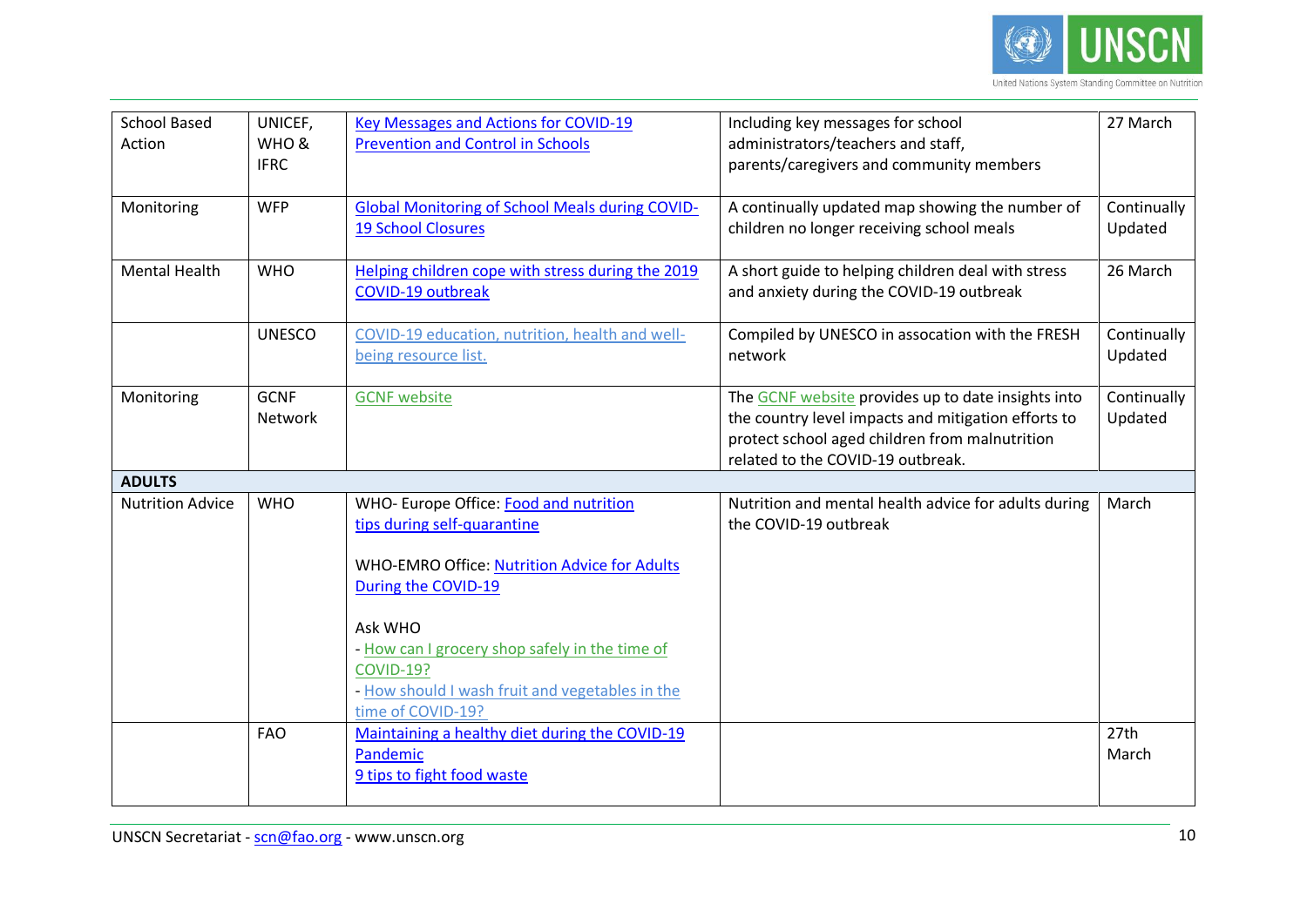

|                                     | <b>UNICEF</b> | Easy, Affordable and Healthy Eating Tips for<br>Families during the COVID-19 Outbreak                                                    |                                                                                                                                                                                                                                                                                         | 31st March             |
|-------------------------------------|---------------|------------------------------------------------------------------------------------------------------------------------------------------|-----------------------------------------------------------------------------------------------------------------------------------------------------------------------------------------------------------------------------------------------------------------------------------------|------------------------|
| <b>Mental Health</b>                | <b>WHO</b>    | Mental health and psychosocial considerations<br>during the COVID-19 outbreak<br>Coping with stress during the 2019 COVID-19<br>Outbreak | Mental health advice, including healthy eating,<br>during the COVID-19 outbeak                                                                                                                                                                                                          | 18th<br>March          |
|                                     |               | (English, French, Chinese, Arabic, Russian, Spanish)                                                                                     |                                                                                                                                                                                                                                                                                         |                        |
| Non-<br>communicable<br>diseases    | <b>WHO</b>    | Website on NCDs and COVID-19                                                                                                             | Including advice for managing NCDs, health<br>professional guidance and rapid assessment of NCD<br>services results                                                                                                                                                                     |                        |
|                                     |               | WHO Newsflash on NCDs weekly<br>newsletter, register here                                                                                |                                                                                                                                                                                                                                                                                         |                        |
|                                     |               | Information note on COVID-19 and NCDs                                                                                                    | Includes technical guidance for people living with<br>existing NCDs, information on the dangers of<br>smoking, advice on healthy lifestyles and tips on<br>managing NCDs during the outbreak.                                                                                           | 23rd<br>March          |
|                                     |               | Addressing noncommunicable diseases in the<br>COVID-19 respones: Interim guidance                                                        | Interim guidance for health professionals,<br>developed for the WPRO region                                                                                                                                                                                                             | 6 <sup>th</sup> April  |
|                                     |               | Alcohol and COVID-19: what you need to know                                                                                              |                                                                                                                                                                                                                                                                                         |                        |
| <b>EMERGENCY NUTRITION RESPONSE</b> |               |                                                                                                                                          |                                                                                                                                                                                                                                                                                         |                        |
|                                     | <b>WHO</b>    | Interim Guidance: Maintaining essential health<br>services: operational guidance for the COVID-19<br>context                             | Interim guidence on maintaining essential health<br>services during the COVID-19 pandamic.                                                                                                                                                                                              | $1st$ June             |
|                                     |               | Interim Guidance: Community-based health care,<br>including outreach and campaigns, in the context<br>of the COVID-19 pandemic           | Including guidance on provision of essential<br>nutrition services                                                                                                                                                                                                                      | May                    |
| Resource List                       | <b>GNC</b>    | <b>Global Nutrition Cluster COVID-19 Resources</b><br>Nutrition Coordination guidance in the<br>context of COVID-19 (6 April)            | The Global Nutrition Cluster is managing a a<br>comprehensive list of collected global, regional, and<br>country-level health and nutrition resources for<br>COVID-19. This includes a coordination toolkit,<br>information management toolkit and capacity<br>strengthening resources. | Continually<br>Updated |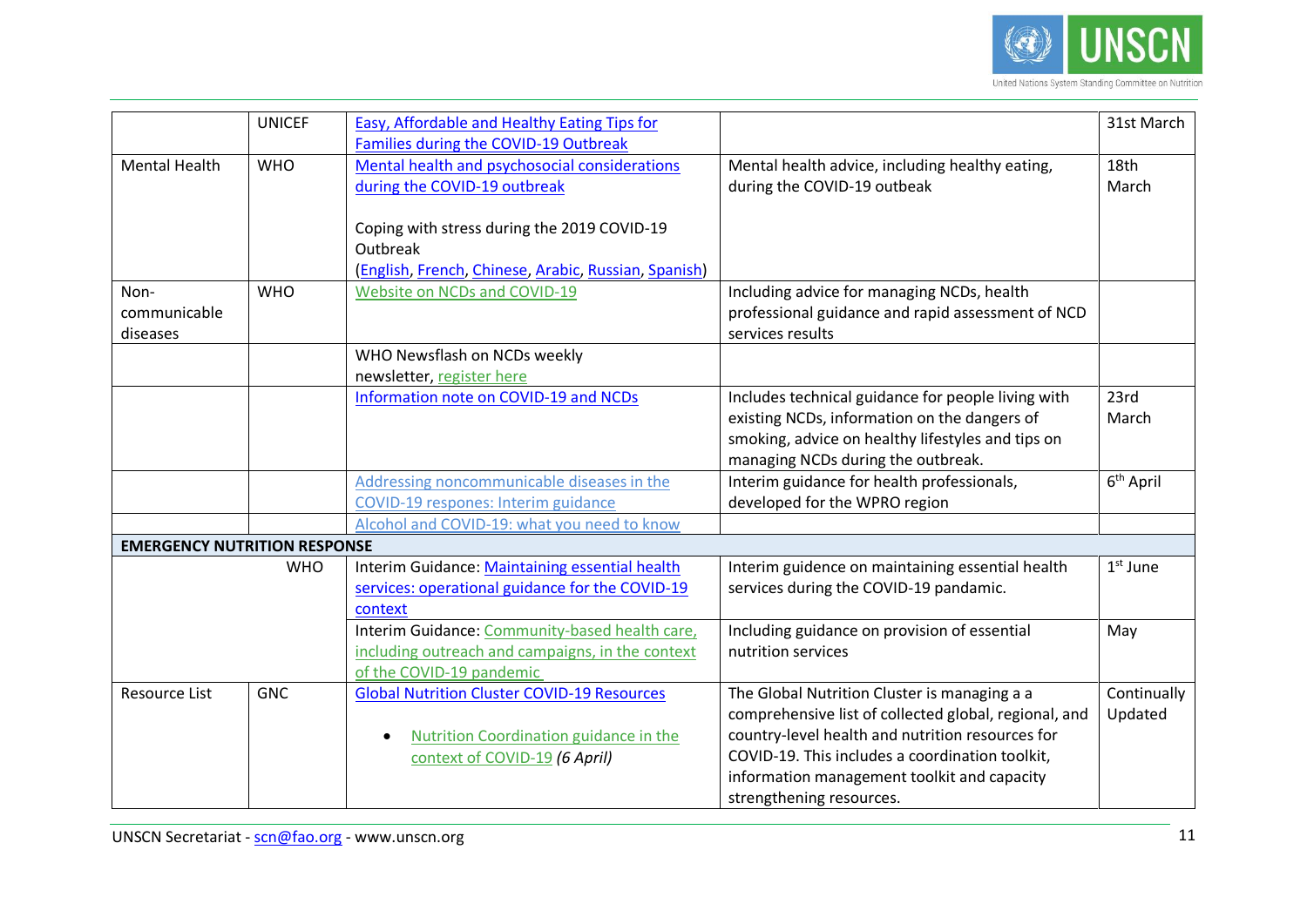

|             |               | Joint Statement by UNICEF and GNC on the<br>$\bullet$<br>Risk of COVID-19 Complications in Children<br>affected by Wasting (April 7th)<br>Generic ToR for the country-level Nutrition<br>$\bullet$<br>and COVID-19 Taskforce (English, French)<br>Generic template for the Joint Statement<br>$\bullet$<br>on COVID-19 and Infant and Young Child<br>Feeding<br><b>Webinar Recording: A New Tool- The</b><br><b>Nutrition in Emergencies IYCF-E</b><br>Checklist (31 March) |                                                                                                                                                                                                                 |             |
|-------------|---------------|-----------------------------------------------------------------------------------------------------------------------------------------------------------------------------------------------------------------------------------------------------------------------------------------------------------------------------------------------------------------------------------------------------------------------------------------------------------------------------|-----------------------------------------------------------------------------------------------------------------------------------------------------------------------------------------------------------------|-------------|
|             | <b>UNICEF</b> | <b>Nutrition I COVID-19</b>                                                                                                                                                                                                                                                                                                                                                                                                                                                 | NutritionI COVID-19: a knowledge dissemination<br>tool to share programmatic guidance, position<br>papers, technical notes, and emerging research and<br>evidence being developed by UNICEF and its<br>partners |             |
| Technical   | UNICEF,       | <b>Protecting Maternal Diets and Nutrition</b>                                                                                                                                                                                                                                                                                                                                                                                                                              |                                                                                                                                                                                                                 |             |
| Guidance    | WFP, GNC      | Services and Practices in the Context of                                                                                                                                                                                                                                                                                                                                                                                                                                    |                                                                                                                                                                                                                 |             |
|             |               |                                                                                                                                                                                                                                                                                                                                                                                                                                                                             |                                                                                                                                                                                                                 |             |
|             | & GTAM        | COVID-19 (22 April)                                                                                                                                                                                                                                                                                                                                                                                                                                                         |                                                                                                                                                                                                                 |             |
|             |               | <b>Nutrition Information Management,</b><br>$\bullet$                                                                                                                                                                                                                                                                                                                                                                                                                       |                                                                                                                                                                                                                 |             |
|             |               | Surveillance and Monitoring in the Context                                                                                                                                                                                                                                                                                                                                                                                                                                  |                                                                                                                                                                                                                 |             |
|             |               | of COVID-19 (14 April)                                                                                                                                                                                                                                                                                                                                                                                                                                                      |                                                                                                                                                                                                                 |             |
| Technical   | <b>GTAM</b>   | <b>COVID-19 and Nutrition Technical Brief</b>                                                                                                                                                                                                                                                                                                                                                                                                                               | A summary of Guidance for Nutrition in                                                                                                                                                                          | 27th        |
| Guidance    |               |                                                                                                                                                                                                                                                                                                                                                                                                                                                                             | <b>Emergencies for practitioners</b>                                                                                                                                                                            | March,      |
|             |               |                                                                                                                                                                                                                                                                                                                                                                                                                                                                             |                                                                                                                                                                                                                 | Continually |
|             |               |                                                                                                                                                                                                                                                                                                                                                                                                                                                                             |                                                                                                                                                                                                                 | Updated     |
| Programming | <b>WFP</b>    | <b>Recommendations For Adjusting Food Distribution</b>                                                                                                                                                                                                                                                                                                                                                                                                                      | Advice for minimizing the risk of spread during food                                                                                                                                                            | 13th        |
| Guidance    |               | <b>Standard Operating Procedures In The Context Of</b>                                                                                                                                                                                                                                                                                                                                                                                                                      | distribution                                                                                                                                                                                                    | March       |
|             |               | The Covid-19 Outbreak                                                                                                                                                                                                                                                                                                                                                                                                                                                       |                                                                                                                                                                                                                 |             |
|             |               |                                                                                                                                                                                                                                                                                                                                                                                                                                                                             |                                                                                                                                                                                                                 |             |
|             |               |                                                                                                                                                                                                                                                                                                                                                                                                                                                                             |                                                                                                                                                                                                                 |             |
|             |               | Guidance for cash-based transfers in the context of                                                                                                                                                                                                                                                                                                                                                                                                                         |                                                                                                                                                                                                                 |             |
|             |               | the Covid-19                                                                                                                                                                                                                                                                                                                                                                                                                                                                |                                                                                                                                                                                                                 |             |
|             |               |                                                                                                                                                                                                                                                                                                                                                                                                                                                                             |                                                                                                                                                                                                                 |             |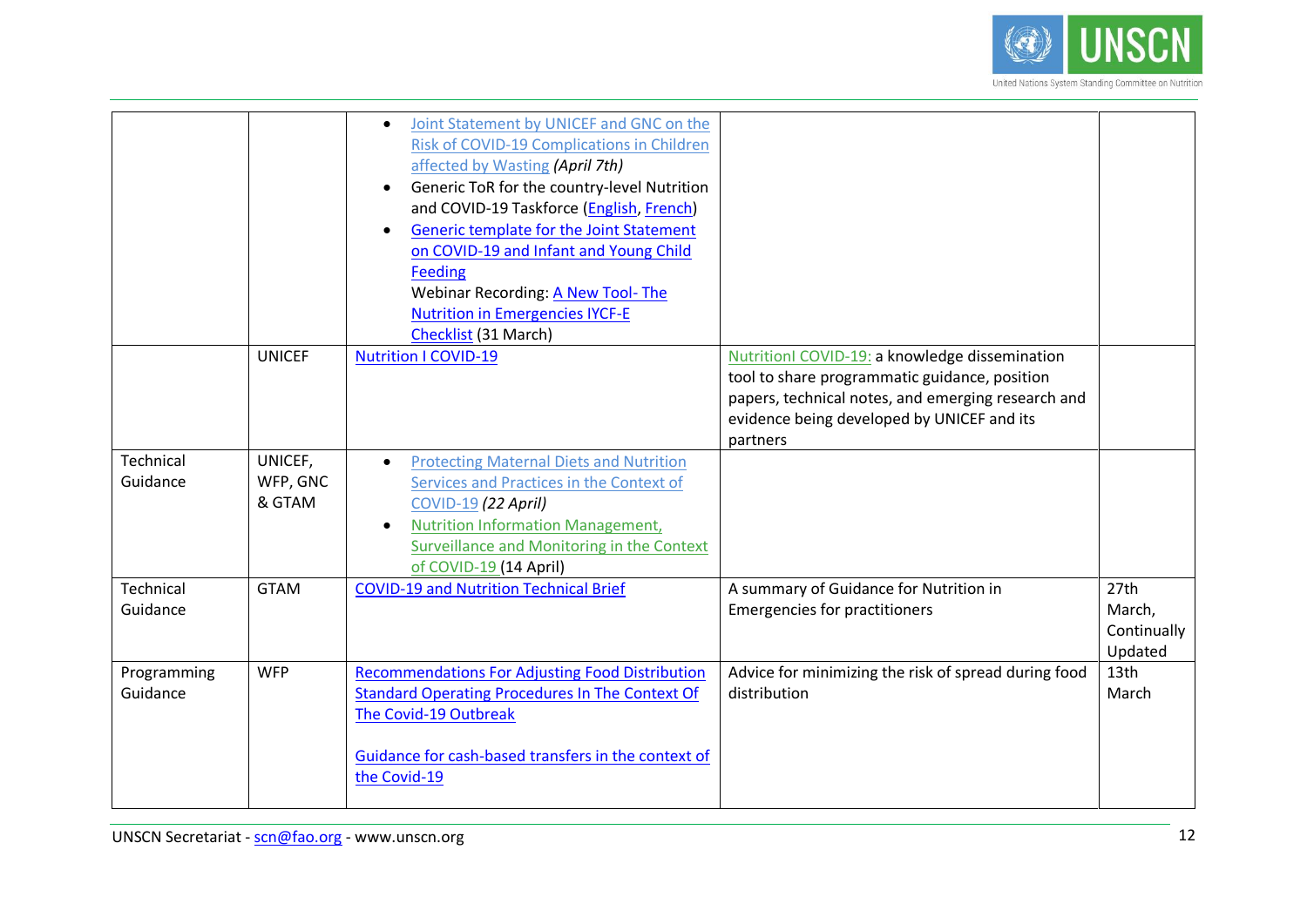

|                                        |                                              | WFP's additional recommendations for the<br>management of maternal and child malnutition<br>prevention and treatment in the context of COVID-<br><u>19</u>                                                                                                         |                                                                                                                                                                                                                                        | 2nd April              |
|----------------------------------------|----------------------------------------------|--------------------------------------------------------------------------------------------------------------------------------------------------------------------------------------------------------------------------------------------------------------------|----------------------------------------------------------------------------------------------------------------------------------------------------------------------------------------------------------------------------------------|------------------------|
| Question and<br>engagement<br>platform | <b>ENN</b>                                   | The en-net provides a place to submit questions<br>surrounding the emergency response to COVID-19.<br>Current threads are grouped under nutrition<br>programming and include infant and young child<br>feeding, breastfeeding, prevention and treatment<br>of MAM. | The en-net provides a place to submit questions<br>surrounding the emergency response to COVID-19.<br>Questions posed on these forums feed into the<br>continually updated COVID-19 information briefs<br>produced by UNCIEF and GTAM. | Continually<br>Updated |
| Communications                         | <b>UN</b><br>Women,<br>WHO, IFRC<br>and OCHA | COVID-19: How to include marginalized and<br>vulnerable people in risk communication and<br>community engagement                                                                                                                                                   | A guide for risk communication and community<br>engagement with marginalized people who are<br>more vulnerable in emergencies.                                                                                                         | 19th<br>March          |

# **Articles and blog posts providing insights into nutrition and food systems in the response to COVID-19:**

ILO, FAO, IFAD and WHO:

- [Impact of COVID-19 on people's livelihoods, their health and our food systems](https://www.who.int/news/item/13-10-2020-impact-of-covid-19-on-people) (Oct 13th)

Standing Together for Nutrition Consortium:

- [Impacts of COVID-19 on childhood malnutrition and nutrition-related mortality,](https://www.thelancet.com/pdfs/journals/lancet/PIIS0140-6736(20)31647-0.pdf) the Lancet (July 27th)
- [Child malnutrition and COVID-19: the time to act is now, the Lancet](https://www.thelancet.com/journals/lancet/article/PIIS0140-6736(20)31648-2/fulltext) (July 27th)

#### WHO:

- Rapid assessment of service delivery for NCDs during the COVID-19 pandemic: [Press Release](https://www.who.int/news-room/detail/01-06-2020-covid-19-significantly-impacts-health-services-for-noncommunicable-diseases) (1 June) [Preliminary Results](https://www.who.int/who-documents-detail/rapid-assessment-of-service-delivery-for-ncds-during-the-covid-19-pandemic) (29<sup>th</sup> May)

IFAD: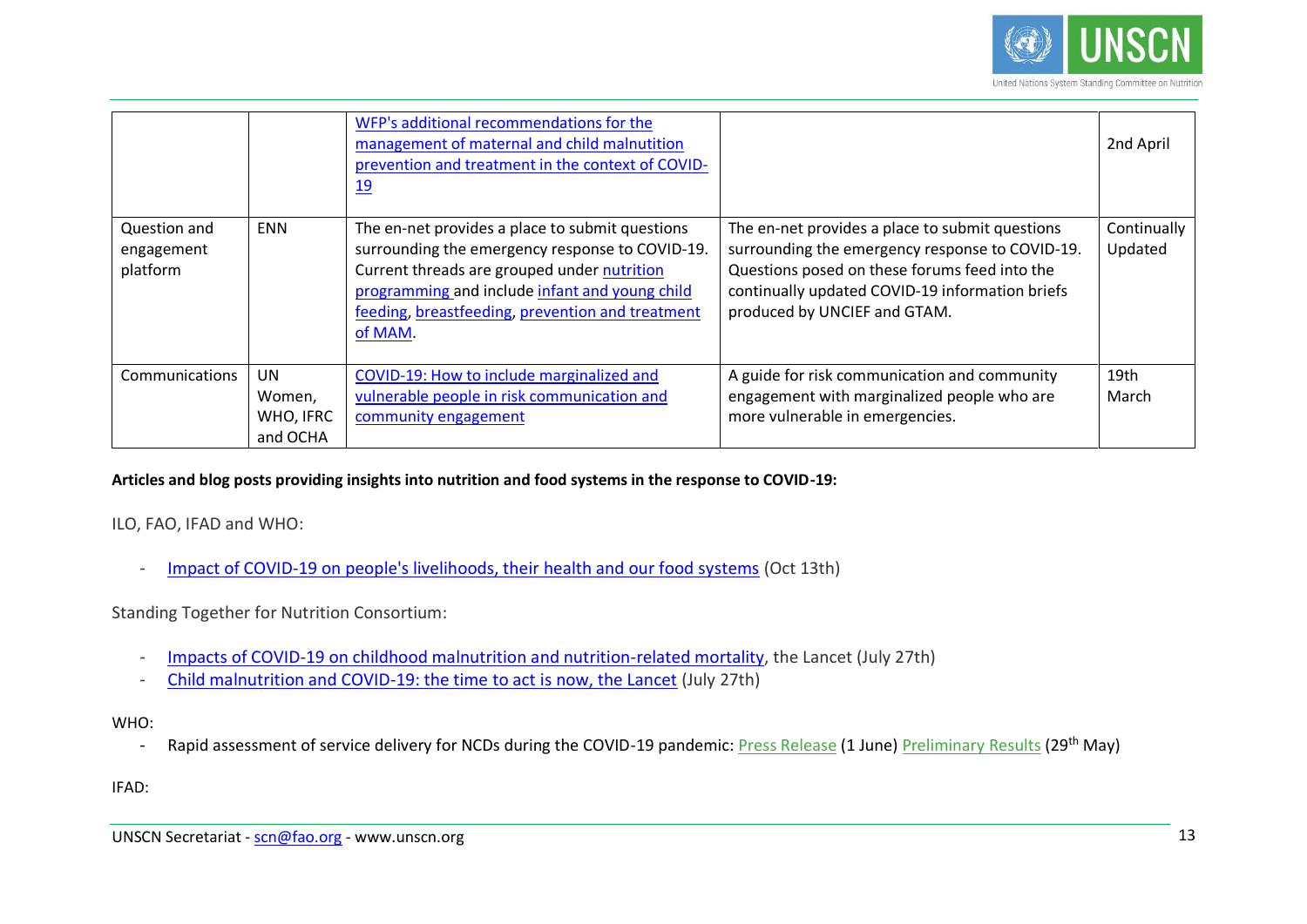

- [Protecting health and protecting livelihoods: a delicate balance in the era of COVID-19](https://www.ifad.org/en/web/latest/blog/asset/41939563) (*27 May*)
- [Shaping a holistic response to COVID-19:Protecting food systems and rural producers](https://www.ifad.org/en/web/latest/blog/asset/41863743) (9 April)
- Don't allow the corona[virus to open up another front](https://www.ifad.org/en/web/latest/blog/asset/41846623) (31 March)
- [Changing lives in times of uncertainty: how innovative agriculture builds resilience](https://www.ifad.org/en/web/latest/blog/asset/41842741) (30 March)
- [The potential impact of COVID-19 on SDG 2 \(food security\)](https://www.ifad.org/en/web/latest/blog/asset/41828816)  in China and globally (13 March)

# FAO:

- [Without food, there can be no exit from the pandemic](https://www.nature.com/articles/d41586-020-01181-3) (23 April)
- [World Food Prices drop in March](http://www.fao.org/news/story/en/item/1269050/icode/) (6 April)
- [Mitigating impacts of COVID-19 on food trade and markets.](http://www.fao.org/news/story/en/item/1268719/icode/?platform=hootsuite) Joint Statement by the Directors-General of FAO, WHO and WTO (31 March);
- [World Economic Forum: FAO Director-General speaks against food trade restrictions during the COVID-19 pandemic](http://www.fao.org/director-general/news/news-article/en/c/1268825/?platform=hootsuite) (30 March);
- [A battle plan for ensuring global food supplies during the COVID-19 crisis;](http://www.fao.org/news/story/en/item/1268059/icode/) FAO Director-General urges G20 to ensure that food value chains are not [disrupted during COVID-19 pandemic](http://www.fao.org/news/story/en/item/1268254/icode/) (26 March);
- [COVID-19 and Food Supply: A Four-Pronged Battle Plan for](https://maximotorero.com/2020/03/23/covid-19-and-food-supply-a-four-pronged-battle-plan-for-countries/) Countries by FAO Chief Economist Maximo Torero Cullen (23 March);

# WFP:

- [School Feeding at home](https://insight.wfp.org/school-feeding-at-home-95ff24a2c78) (April 30th)
- [Food for thought: 7 tips on keeping a healthy diet in the face of Coronavirus](https://insight.wfp.org/food-for-thought-7-tips-on-keeping-a-healthy-diet-in-the-face-of-coronavirus-7fab7f06177) (23 March);
- [World Food Programme gears up to support children left without meals due to COVID-19 school closures](https://www.wfp.org/news/world-food-programme-gears-support-children-left-without-meals-due-covid-19-school-closures) (23 March)
- [COVID-19 and the 5 Major Threats it Poses to Global Food](https://www.wfpusa.org/articles/covid-19-and-global-food-security/) Security (16 March);
- [How to minimize the impact of Coronavirus on food security](https://insight.wfp.org/how-to-minimize-the-impact-of-coronavirus-on-food-security-be2fa7885d7e) (16 March);

# GAIN:

- [The COVID-19 Crisis and Food Systems: probable impacts and potential mitigation and adaptation responses](https://www.gainhealth.org/media/news/covid-19-crisis-and-food-systems-addressing-threats-creating-opportunities) + [Table](https://www.gainhealth.org/sites/default/files/news/documents/covid-19-crisis-and-food-systems-probable-impacts-and-potential-mitigation-and-adaptation-responses.pdf) (23 March)

# IFPRI:

- [Biblical, on sterois, and accross generations: The coming food and nutrition crash can be averted if we act now to counter the COVID-19 crisis](https://www.ifpri.org/blog/biblical-steroids-and-across-generations-coming-food-and-nutrition-crash-can-be-averted-if-we) *(28 April)*
- [Will COVID-19 cause another food crisis? An early review](https://www.ifpri.org/blog/will-covid-19-cause-another-food-crisis-early-review) *(10 April)*
- [How COVID-19 may disrupt food supply chains in developing countries](https://www.ifpri.org/blog/how-covid-19-may-disrupt-food-supply-chains-developing-countries) *(2 April)*
- [IFPRI Insights Special Issue: Impacts of Coronavirus on Food and Nutrition Security, Poverty, and Development](https://www.ifpri.org/newsletter/ifpri-insights-special-issue-impacts-coronavirus-food-and-nutrition-security-poverty-and) [\(](https://www.ifpri.org/newsletter/ifpri-insights-special-issue-impacts-coronavirus-food-and-nutrition-security-poverty-and)23 March)
- [Preventing global food security crisis under COVID-19 emergency](https://www.ifpri.org/blog/preventing-global-food-security-crisis-under-covid-19-emergency) (6 March)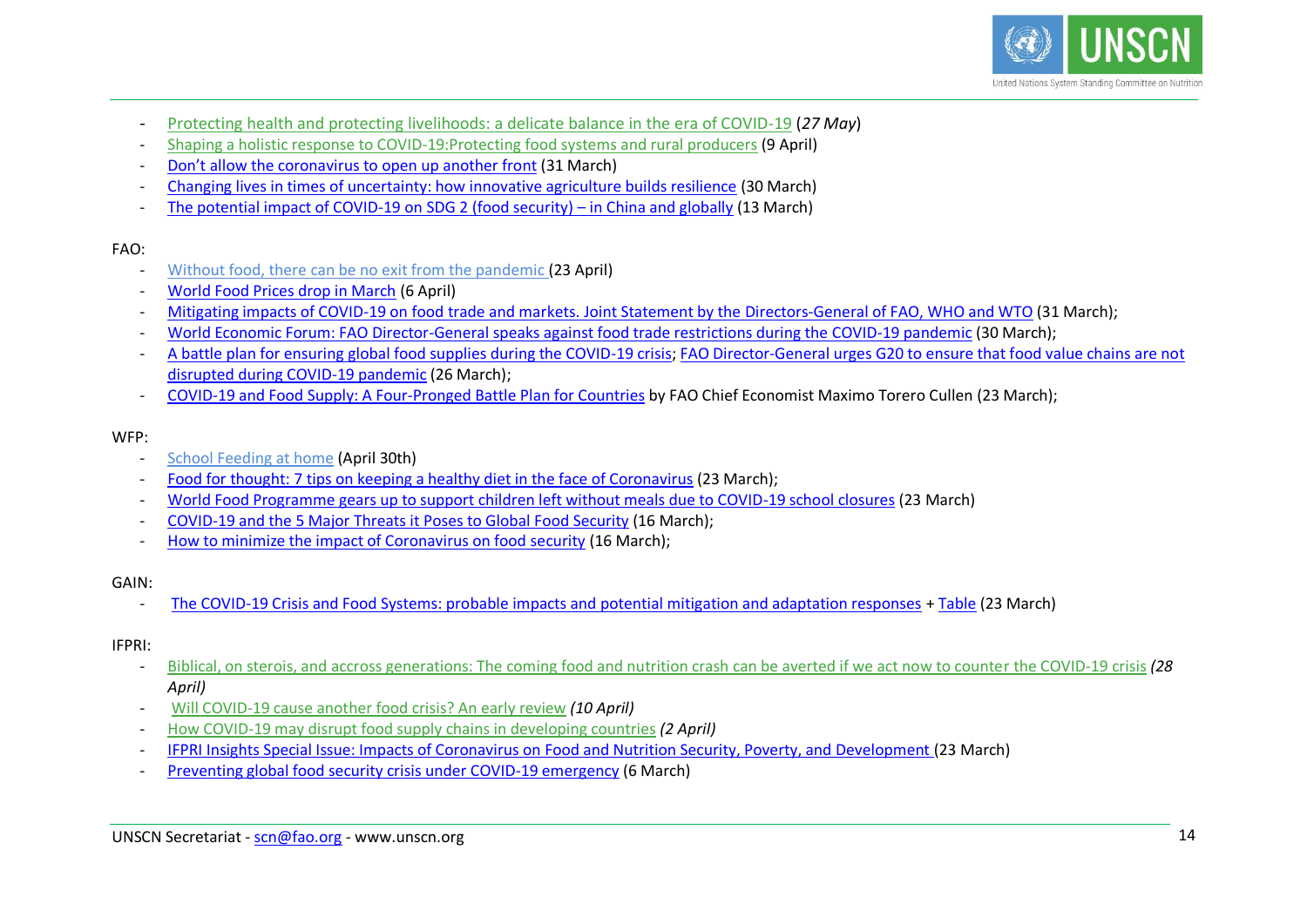

CFS, HLPE, UNSG Special Envoy 2021 Food Systems Summit:

- [Ensuring Food Security in the Era of COVID-19](https://www.project-syndicate.org/commentary/covid19-threatens-to-unleash-global-food-insecurity-by-thanawat-tiensin-et-al-2020-03) (1 April)

Asia United Nations Network on Nutrition (FAO, WFP, WHO and UNICEF)

- [Joint statement on nutrition in the context of the COVID-19 pandemic in Asia and the Pacific](https://www.unicef.org/rosa/press-releases/joint-statement-nutrition-context-covid-19-pandemic-asia-and-pacific) (*17 April)*

UN Secretary-General

- UN [Secretary-General's statement on the effect of the COVID-19 pandemic on Children](https://www.un.org/sg/en/content/sg/statement/2020-04-16/secretary-generals-statement-the-effect-of-the-covid-19-pandemic-children-scroll-down-for-french-version) *(16 April*)

#### SUN Movement

- COVID-19 and Scaling up Nutrition Factsheet (Nov) [English,](https://scalingupnutrition.org/wp-content/uploads/2020/11/COVID-19-factsheet_NOV_EN.pdf?utm_medium=email&utm_campaign=SUN%20Movement%20Newsletter%20-%20November%202020&utm_content=SUN%20Movement%20Newsletter%20-%20November%202020+CID_5b3605132a31820b7df380c4d1559804&utm_source=Email%20marketing%20software&utm_term=read%20more) [French,](https://scalingupnutrition.org/wp-content/uploads/2020/11/COVID-19-factsheet_NOV_FR.pdf?utm_medium=email&utm_campaign=SUN%20Movement%20Newsletter%20-%20November%202020&utm_content=SUN%20Movement%20Newsletter%20-%20November%202020+CID_5b3605132a31820b7df380c4d1559804&utm_source=Email%20marketing%20software&utm_term=en%20savoir%20plus) [Spanish](https://scalingupnutrition.org/wp-content/uploads/2020/11/COVID-19-factsheet_NOV_SP.pdf?utm_medium=email&utm_campaign=SUN%20Movement%20Newsletter%20-%20November%202020&utm_content=SUN%20Movement%20Newsletter%20-%20November%202020+CID_5b3605132a31820b7df380c4d1559804&utm_source=Email%20marketing%20software&utm_term=leer%20ms)

# **RELEVANT NETWORKS, KNOWLEDGE HUBS AND COPS**

- [WFP's external COVID-19 and Nutrition Toolkit:](https://wfp.eu.crossknowledge.com/site/channel/478) hosted on WFP's external learning platform Nutx and including the latest nutrition related updates from WFP in response to COVID-19. [Register, or login to your account to access resources here.](https://wfp.eu.crossknowledge.com/)
- [Scaling up Nutrition \(SUN\)-](https://scalingupnutrition.org/covid19/) COVID-19 and Nutrition: a knowledge hub for members of the SUN Movement that shares articles and updates which shed light on important links between COVID-19 and nutrition, hunger, health and food systems. UN [COVID-19 and Nutrition Information](https://scalingupnutrition.org/wp-content/uploads/2020/04/SUN-COVID-19_InformationNote_ENG.pdf)  [Note](https://scalingupnutrition.org/wp-content/uploads/2020/04/SUN-COVID-19_InformationNote_ENG.pdf) and [Key Messages.](https://scalingupnutrition.org/wp-content/uploads/2020/04/SUN-COVID-19-KeyMessages_ENG.pdf)
- SDG2 Advocacy Hub- [SDG2 & COVID-19 Reading List:](http://sdg2advocacyhub.org/news/sdg2-covid-19-reading-list) The SDG2 Advocacy Hub brings together NGOs, advocacy groups, civil society, the private sector and UN agencies to share expertise, ideas, and to collaborate on campaigns to achieve SDG2. The Secretariat has pulled together a number of thought pieces highlighting the impact of COVID-19 on food, food systems and more.
- [Nutrition Connect:](https://nutritionconnect.org/covid-19) this initiative mobilises knowledge, share experiences, and stimulate dialogue on public private engagements (PPE) for nutrition. A special section on COVID-19 has been created to bring together news and resources related to the risks, responses and impact of COVID-19 on food systems and nutrition.
- [Agriculture-Nutrition COP \(Ag2Nut\):](https://www.unscn.org/en/forums/discussion-groups/ag2nut) Join the community to connect with a global network of professionals whose work focuses on the intersection of agriculture and nutrition. Webinars discussions about COVID-19, food systems, and interaction with malnutrition are planned for early April.
- [Food for the Cities](https://dgroups.org/fao/food-for-cities) : Join the community to get in touch with a large group of practitioners, researchers, professors, urban and rural community leaders, technicians and professionals in diverse agency settings sharing ways in which communities, cities and national governments are organizing to address enormous economic and social transformations (in the food system) as a consequence of the COVID-19 pandemic.